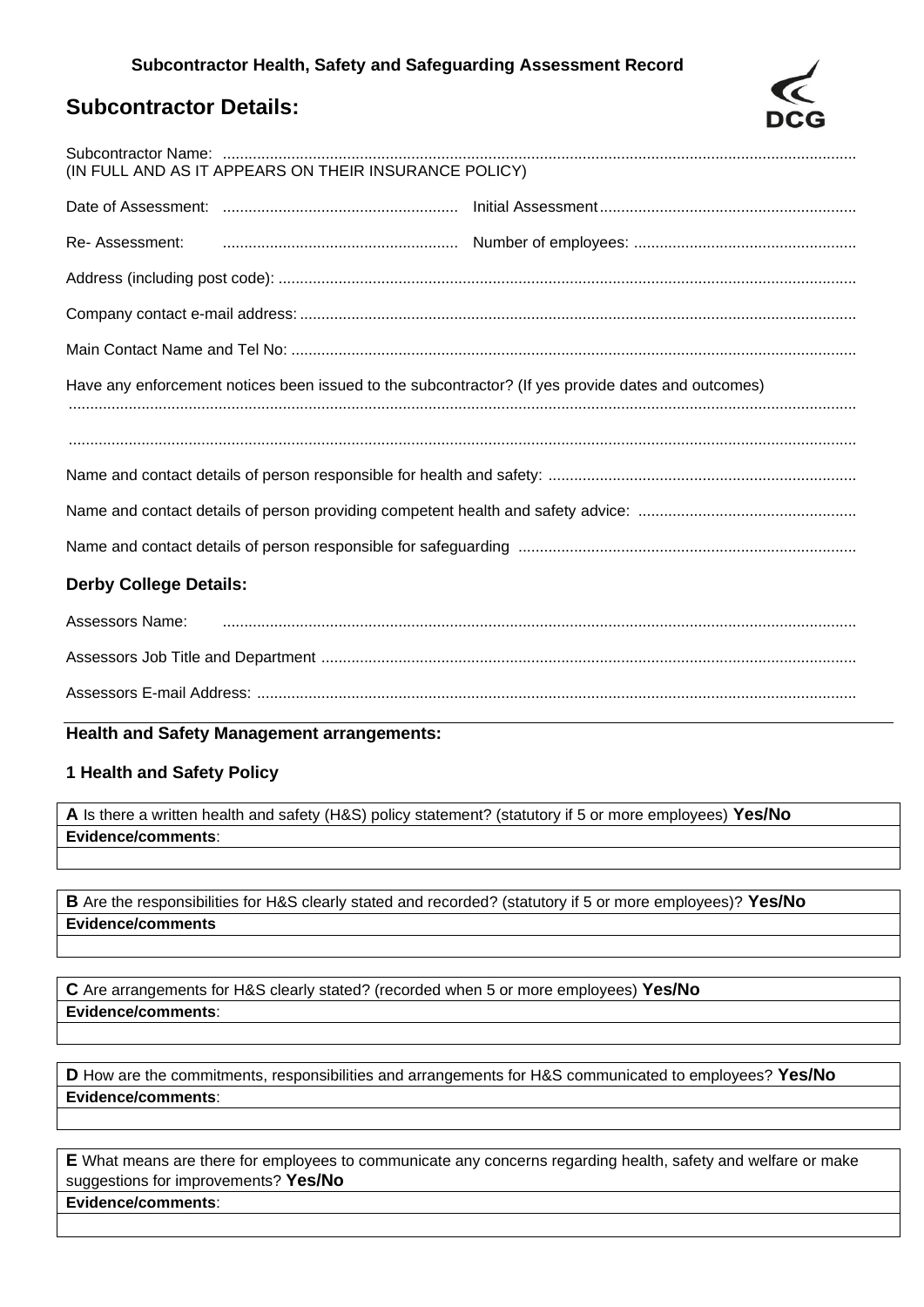| <b>F</b> Does the employer have a Health & Safety Committee? (Provide details) Yes/No |  |
|---------------------------------------------------------------------------------------|--|
| Evidence/comments:                                                                    |  |

**G** Does the subcontractor review H&S at least annually? **Yes/No Evidence/comments**:

**H** Is employer's liability insurance current and other insurance(s) in place as appropriate to the business undertaking? **Yes/No**

**Evidence/comments**:

| <b>Expiry Date:</b> |                              |  |  |
|---------------------|------------------------------|--|--|
| Policy No.          | Combined<br>Employers Public |  |  |
|                     |                              |  |  |

**I** How does the subcontractor assess, review, and update their employees' capabilities? (Types of evidence could be performance reviews, training logs and any records of continuous professional development.)

**I** How does the subcontractor assess, review, and update their employees' capabilities? (Types of evidence could be performance reviews, training logs and any records of continuous professional development.) **Evidence/comments**:

**J** How does the subcontractor manage their employees' work when it is away from the employer's own premises or when employees are placed with another employer/site? **Yes/No Evidence/comments**:

Assessment: (Tick as appropriate) Met Part Met Not Met

#### **2 Risk Assessment and Control**

| A Does the employer carry out risk assessments? Yes/No |  |
|--------------------------------------------------------|--|
| Evidence/comments:                                     |  |
|                                                        |  |

**B** If 5 or more employees are these recorded? **Yes/No Evidence/comments**:

**C** Have the risk assessments identified any groups as being especially at risk? **Yes/No Evidence/comments**:

**D** Have control measures been identified and put into place as a result of the risk assessments? **Yes/No Evidence/comments**:

**E** How are the contents of risk assessments communicated to employees and others? **Yes/No Evidence/comments**: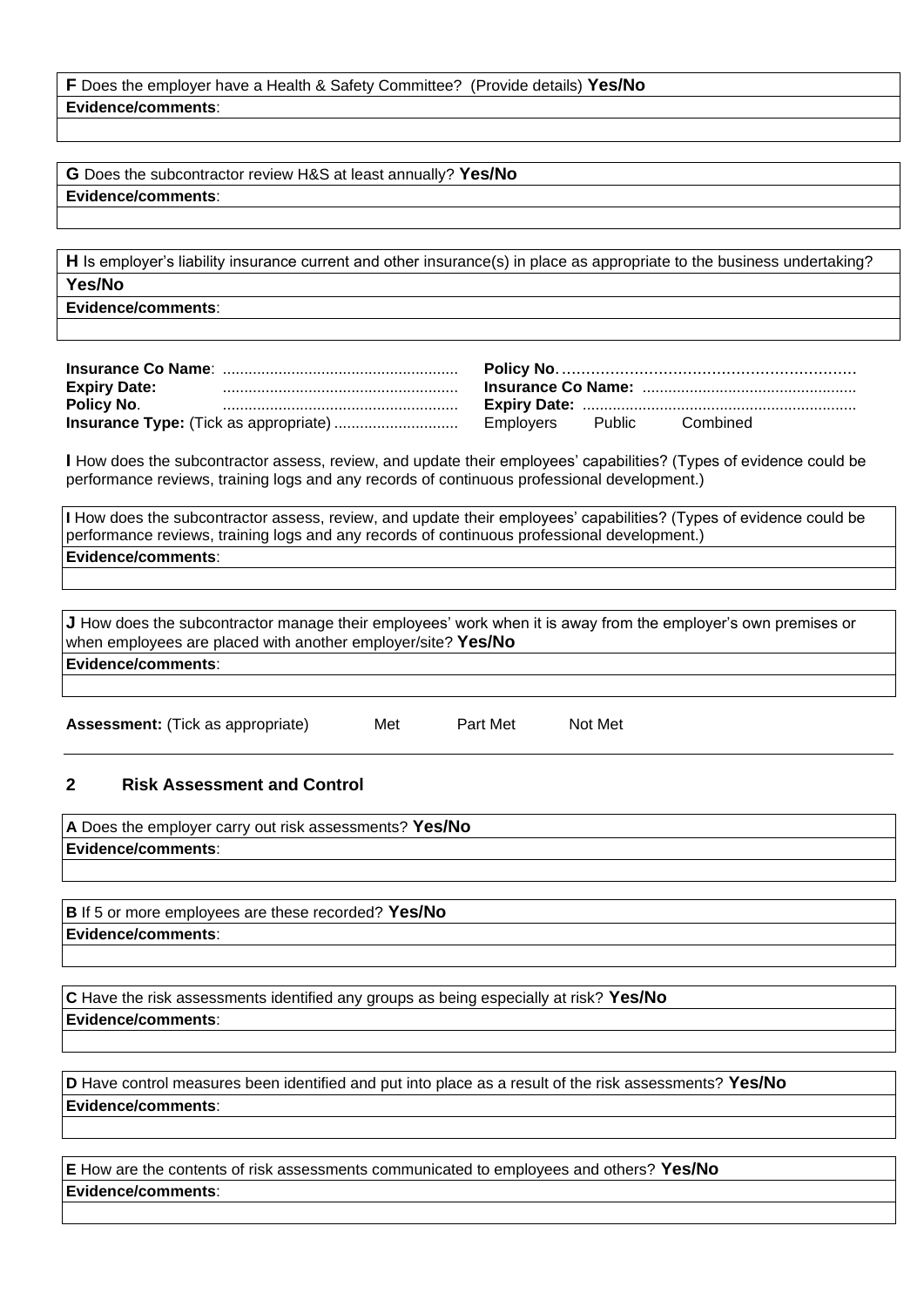| <b>F</b> What monitoring of risk assessment implementation takes place? |  |  |
|-------------------------------------------------------------------------|--|--|
| Evidence/comments:                                                      |  |  |
|                                                                         |  |  |
|                                                                         |  |  |
| <b>G</b> How often are risk assessments reviewed?                       |  |  |
| Evidence/comments:                                                      |  |  |
|                                                                         |  |  |

Assessment: (Tick as appropriate) Met Part Met Not Met

#### **3 Accident, incidents, near misses and first aid**

**A** Is there a risk assessment in place which clearly identifies the requirements for first aid provision? **Yes/No Evidence/comments**:

**B** Are accidents/incidents/near misses and first aid treatment recorded? **Yes/No Evidence/comments**:

**C** Are investigations undertaken for all accidents/incidents/near misses that occur in the workplace? **Yes/No Evidence/comments**:

**D** How are the arrangements for accidents, incidents, ill-health and first aid made known to all employees? **Yes/No Evidence/comments**:

| E Do employees have access to Occupational Health? Yes/No | * ves, who |
|-----------------------------------------------------------|------------|
| Evidence/comments:                                        |            |

Assessment: (Tick as appropriate) Met Part Met Not Met

#### **4 Supervision, training, information and instruction**

**A** Is initial H&S information, instruction and training given to all new employees? **Yes/No Evidence/comments**:

**B** Is on-going H&S information, instruction and training provided to all employees? **Yes/No Evidence/comments**:

**C** Is H&S information, instruction and training recorded? **Yes/No Evidence/comments**:

**D** How is the effectiveness of H&S information, instruction and training assessed? (Documentary evidence) **Yes/No Evidence/comments**:

Assessment: (Tick as appropriate) Met Part Met Not Met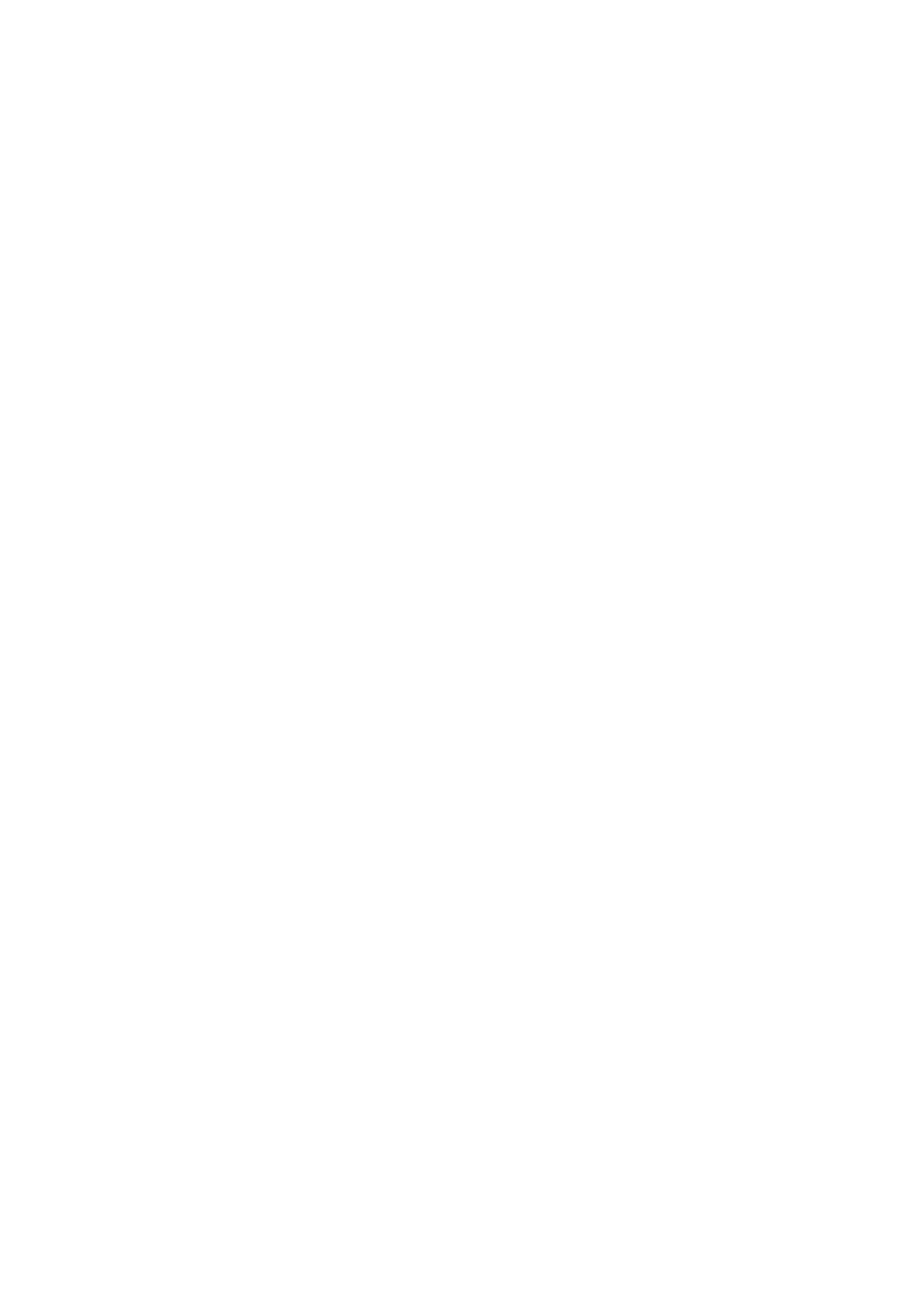#### **5 Fire and emergencies**

**A** Is there a fire risk assessment in place? **Yes/No** If so, when was it undertaken? **Evidence/comments**:

**B** What are the fire safety management arrangements? **Evidence/comments**:

**C** Is fire-fighting equipment, preventative measures and emergency arrangements maintained, including thorough tests and practice drills? **Yes/No**

**Evidence/comments**:

**D** Is a fire log/record book kept? **Yes/No Evidence/comments**:

Assessment: (Tick as appropriate) Met Part Met Not Met

#### **6 Safe and healthy working environment**

**A** What systems does the subcontractor have in place to ensure that the workplace (including welfare facilities) is adequate for its needs and maintained in a clean and tidy condition at all times? **Evidence/comments**:

**B** What welfare facilities (toilets, washing, drinking, eating, changing) does the employer provide?

**Evidence/comments**:

Assessment: (Tick as appropriate) Met Part Met Not Met

#### **7 Safeguarding Children and Vulnerable Adults**

**A** Does the subcontractor have a safeguarding policy/procedure in place (including e-safety) for dealing with children, young people and vulnerable adults? **Yes/No Evidence/comments**:

**B** Does the subcontractor appoint new employees in line with the requirements of Safer Recruitment/DBS? **Yes/No Evidence/comments**:

**C** How does the subcontractor ensure that they comply with the requirements of the Childcare (Disqualification) Regulations 2009? (where appropriate) **Yes/No Evidence/comments**:

**D** After undertaking the initial DBS has the subcontractor put in place of any means of checking that their employees are safe to work with vulnerable groups, e.g. annual declaration? **Yes/No Evidence/comments**: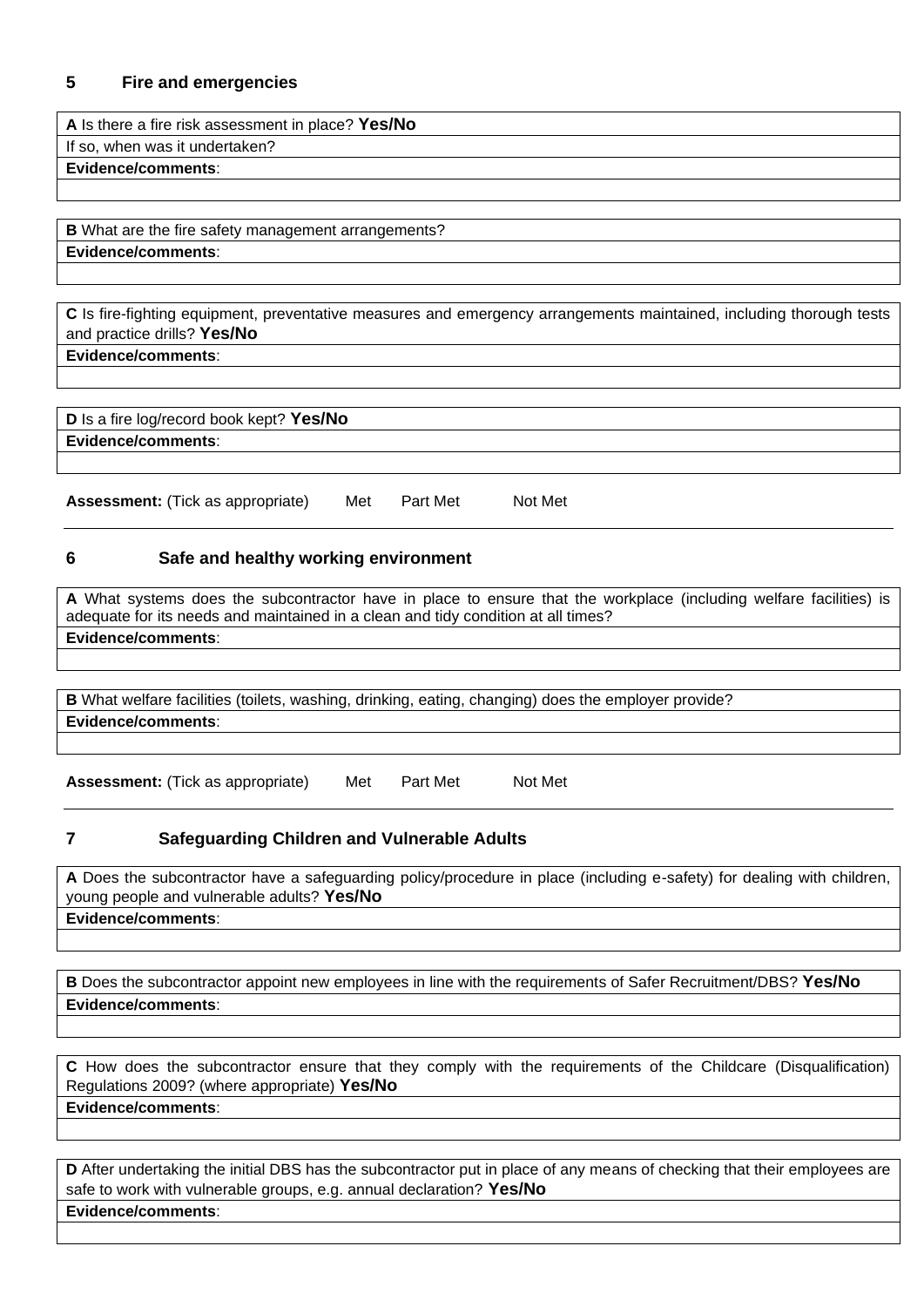**E** Is induction and on-going safeguarding training provided to all employees commensurate with their role? **Yes/No**(Documentary evidence)

**Evidence/comments**:

**F** Is safeguarding training recorded? **Yes/No** (Documentary evidence) **Evidence/comments**:

**G** What arrangements are in place for dealing with a safeguarding disclosure? **Yes/No Evidence/comments**:

Assessment: (Tick as appropriate) Met Part Met Not Met

**8 Prevent**

**A** Is the subcontractor aware of their Prevent duty under the Counter Terrorism & Security Act 2015? **Yes/No Evidence/comments**:

**B** Is Prevent included within the subcontractor's safeguarding policy as a potential risk factor to vulnerable people? **Yes/No**

**Evidence/comments**:

**C** Does the subcontractor have a Prevent Risk Assessment and supporting action plan in place? **Yes/No** (Documentary evidence)

**Evidence/comments**:

**D** How does the subcontractor raise awareness with employees and learners about Prevent? **Evidence/comments**:

**E** How does the subcontractor embed British Values within the organisation/curriculum? **Yes/No Evidence/comments**:

**F** What action would the subcontractor take if they had concerns about a learner or employee? **Yes/No Evidence/comments**:

**G** How does the employer assess external speakers/ events that occur within the organisation with regards to reducing the risk of people being radicalised/drawn into terrorism? **Yes/No Evidence/comments**:

Assessment: (Tick as appropriate) Met Part Met Not Met

**Assessment Outcome**

Recommendation (Tick as appropriate) **Accept Accept with action plan Reject**

Date of next assessment: ..............................................................................................................................................